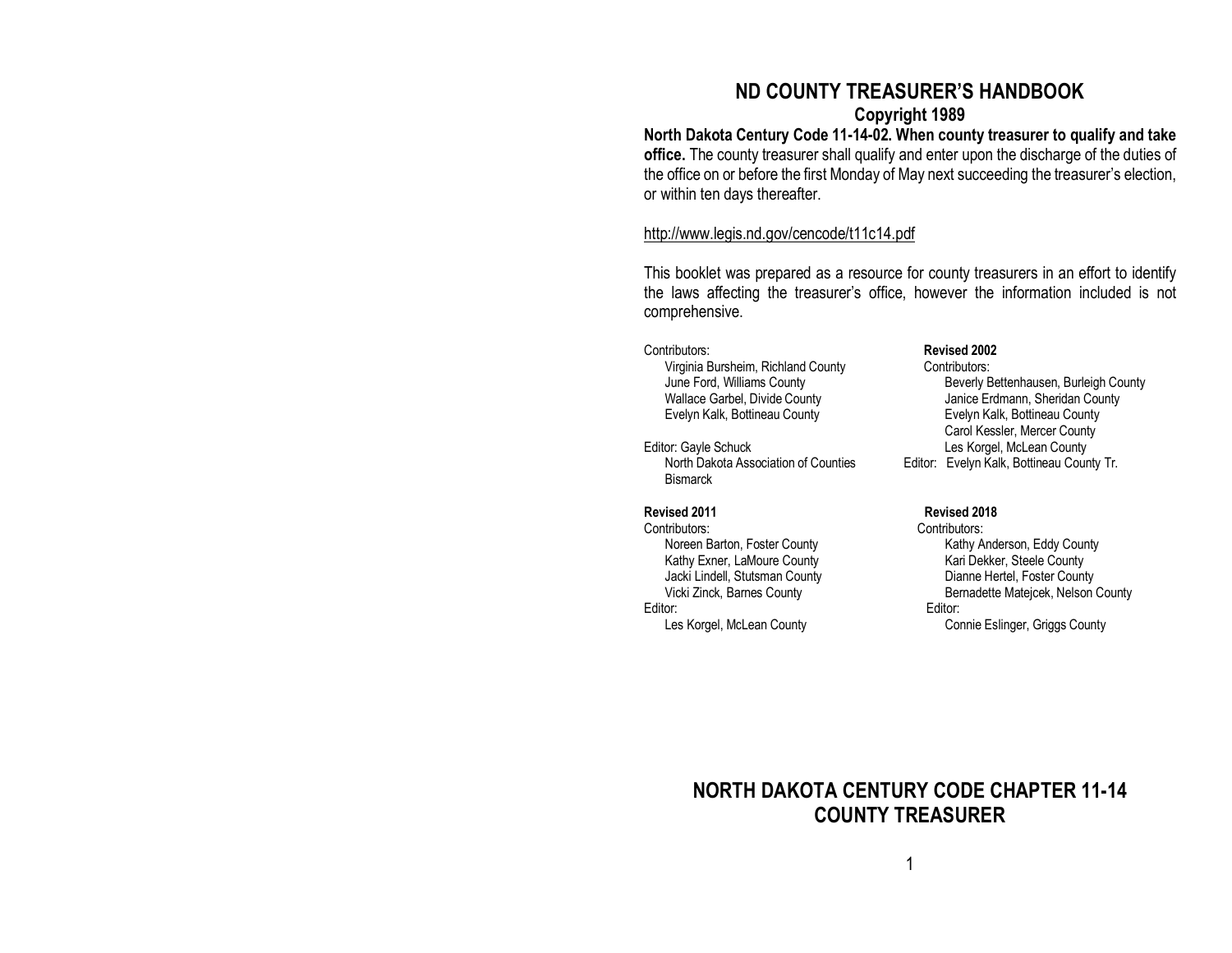# **DUTIES OF THE COUNTY TREASURER**

Chapter 11-10 of the Century Code gives the general provisions of all county offices. Chapter 11-14 outlines duties of the office of county treasurer. Duties of the county treasurer include:

- Receive all monies belonging to the county.
- Pay out monies only on properly drawn county warrant or any other manner provided by law.
- Issue receipts for all monies belonging to county.
- Furnish daily statement of all receipts and disbursements to county auditor.
- Keep a just and true account of receipts and expenditures.
- By  $10^{th}$  working day of each month make distribution to taxing subdivisions and send the state tax collected.
- Invest funds to obtain greatest return for county, while maintaining safety of the funds.
- Reconcile bank statements monthly.
- Mail real estate and mobile home statements.
- Process NSF and dishonored checks. 57-20-16 & 17
- Real estate tax estimates.
- Make general ledger transfers.
- Present warrants and treasurer's checks to be cancelled by Commissioners after one year. 11-25-05. Remit funds to Unclaimed Property Division, State Land Department.
- Issue certificates of indebtedness. 21-02-01 through 21-02-13.
- Interest and penalty schedule on delinquent real estate and mobile home taxes. 57-20-01 & 57-55-03
- No refunds under \$5.00. 11-10-29
- Unlocatable Mineral Owner Trustee. 35-13.1
- Check and balance tax list with receipts and computer.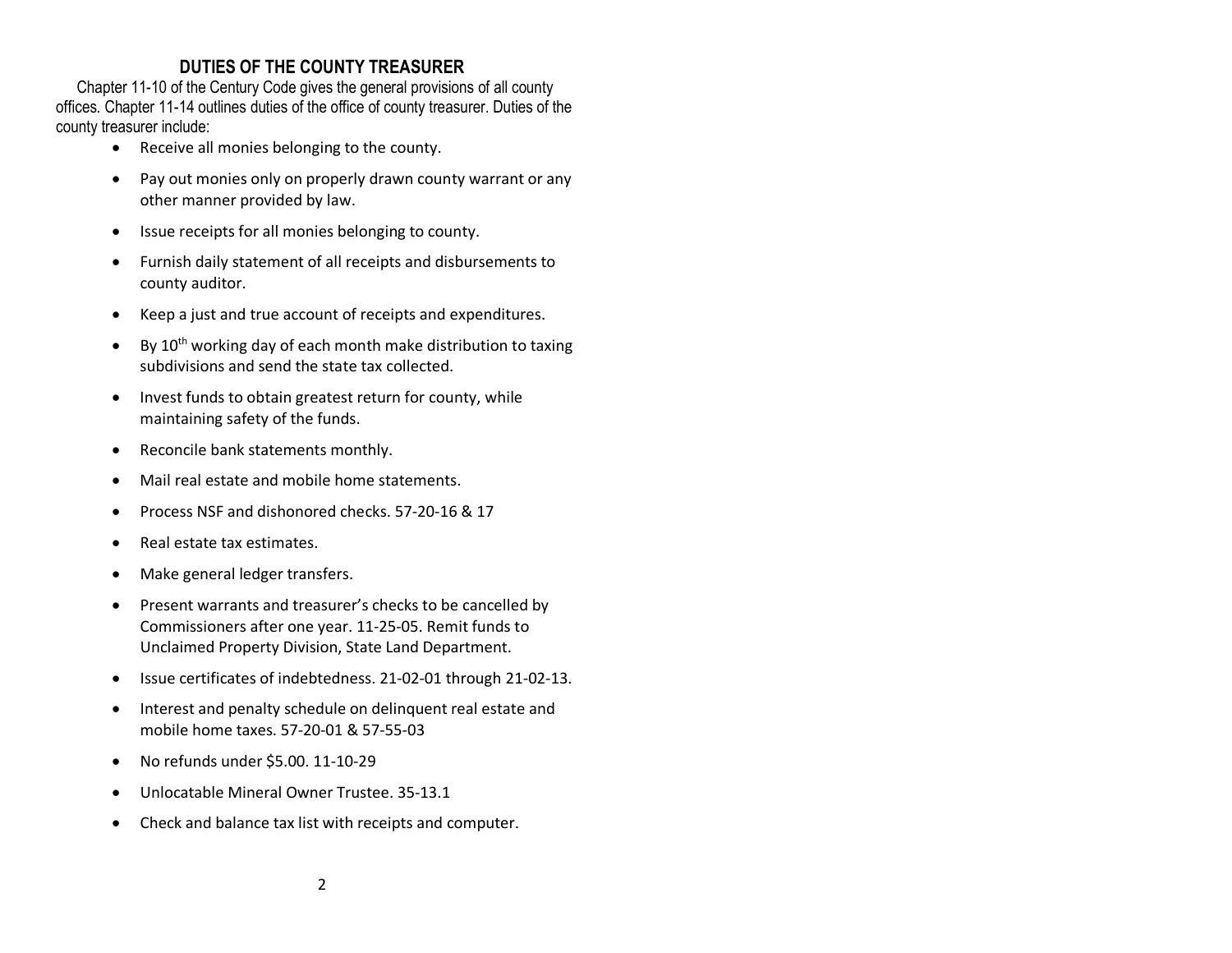#### **DECEMBER**

- County Auditor to deliver tax list to Treasurer on or before December 10 each year. 57-20-06
- County Treasurer to be collector of taxes. 57-20-07
- Mail real estate tax statements on or before December 26. 57-20-07
- Quarterly Gaming Tax distribution. 53-06.1-12.1
- Monthly Coal Severance Tax distribution. 57-62-02
- Monthly Highway Tax distribution. 54-27-19
- Transfer funds from real estate estimate and mobile home escrow accounts for distribution.
- Monthly Oil and Gas distribution. 57-51-14 & 15

#### **JANUARY**

- Quarterly Township Road Fund distribution one-cent gas tax. 54-27- 19.1
- Furnish securities or pledge of assets to Commissioners for approval. (110% coverage) 21-04
- Real estate taxes due January  $1<sup>st</sup>$  following the year they were levied. 57-20-01
- Simple interest at the rate of 12% per annum on real estate taxes remaining due from and after January 1 of next year. 57-20-01
- Mobile home taxes due January  $10^{th}$  or 10 days after first moved into state. 57-55-03
- Interest on mobile home tax remaining due after January 1 of next year at rate of one-half percent monthly. 57-55-03(2)
- Quarterly Estate Tax distribution. 57-37.1-08
- Monthly Coal Severance Tax distribution. 57-62-02
- Monthly Highway Tax distribution. 54-27-19
- In January of even numbered year County Commissioners designate depositories. 21-04-13 & 11-11-11
- Quarterly State Aid distribution. 57-39.2-26.1
- Quarterly Public Domain Mineral Royalties. 15.1-27-25
- Monthly Oil and Gas distribution. 57-51-14 & 15
- Biennial Prepaid Wireless fees due from NDACo.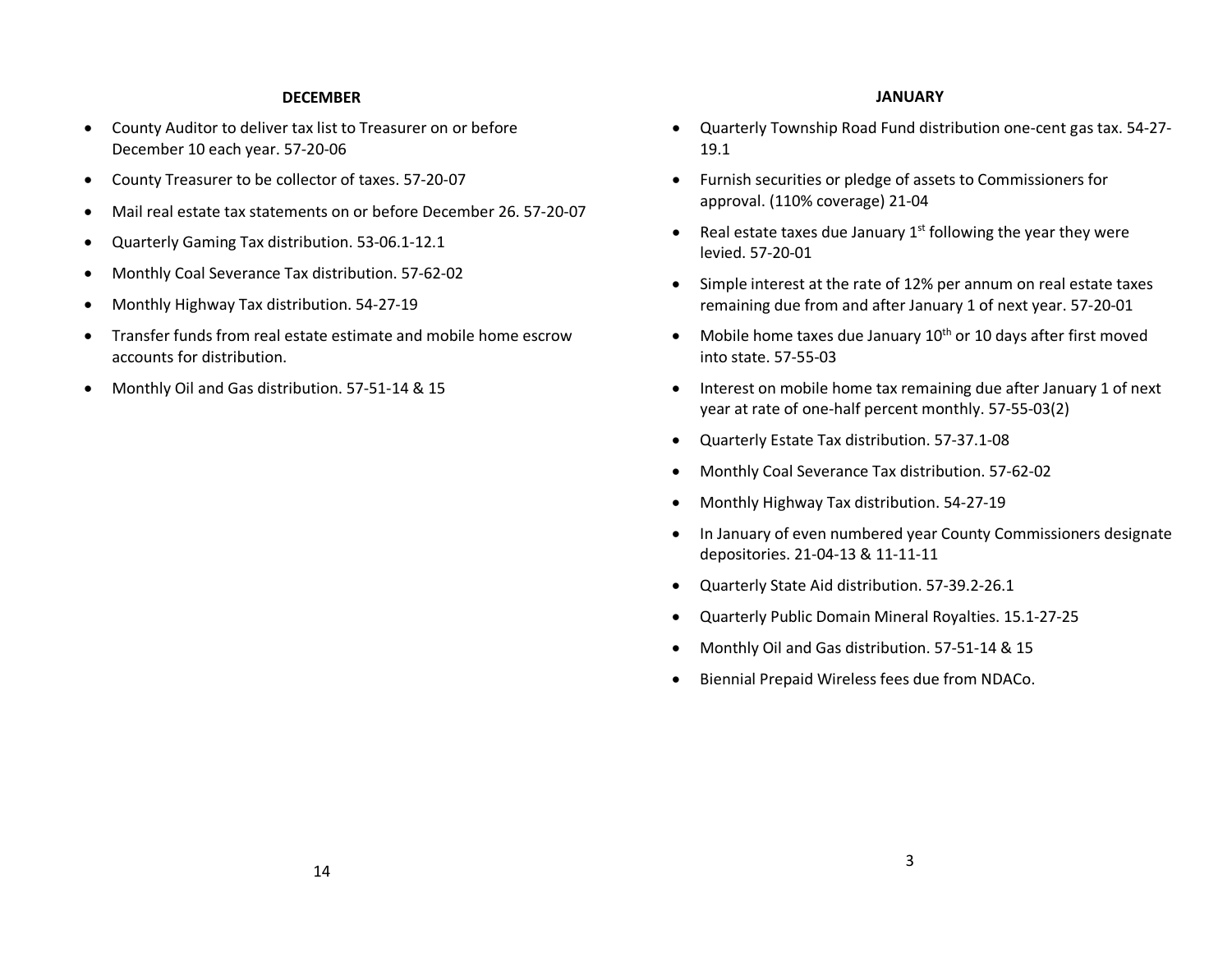#### **FEBRUARY**

- 5% discount allowed on real estate and mobile home taxes if paid in full on or before February 15<sup>th</sup>. 57-20-01 & 57-55-03
- Taxes may be paid in installments of not less than 10% of tax. 57-20- 10
- County share of yearly flood control money allocations under the Corps of Engineers federal flood control program. 21-06-10
- Monthly Oil and Gas distribution. 57-51-14 & 15
- Quarterly Coal Conversion Tax distribution. 57-60-14
- Monthly Coal Severance Tax distribution. 57-62-02
- Monthly Highway Tax distribution. 54-27-19

### **NOVEMBER**

- Give notice of tax lien by mail between Nov 1 and 15 each year. 57-20-26
- Sale of all county owned land annually on third Tuesday. 57-28- 13 (Qualified bidder cannot owe delinquent taxes to any county 57-28-15.7)
- Quarterly Coal Conversion Tax distribution. 57-60-14
- Monthly Coal Severance Tax distribution. 57-62-02
- Monthly Highway Tax distribution. 54-27-19
- Annual Unclaimed Property report due at State Land Department Nov. 1.
- Monthly Oil and Gas distribution. 57-51-14 & 15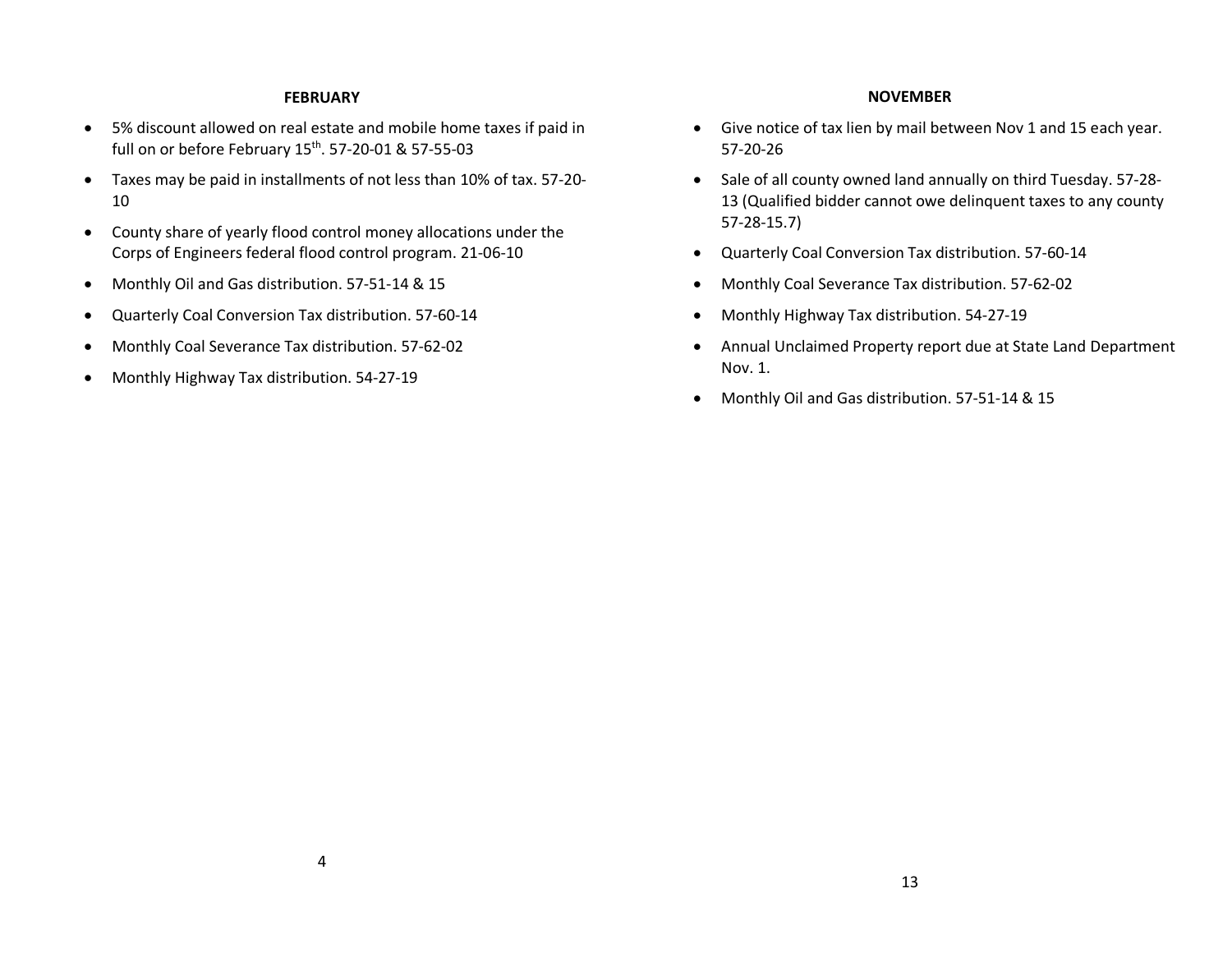### **OCTOBER**

- Bureau of Land Management payment due from U.S. Treasury inlieu-of-taxes.
- Quarterly Township Road Fund distribution one-cent gas tax. 54-27- 19.1
- Additional penalty of 3% added to first installment of delinquent current real estate taxes on October 15. 57-20-01
- Second installment of current real estate taxes delinquent after October 15. Add 6% penalty. 57-20-01
- Period to satisfy liens ends October 1. Tax deeds to be issued to the County Oct. 2. 57-28-09
- Additional penalty of 2% added on second installment of mobile home tax October 1. 57-55-03
- Quarterly State Aid distribution. 57-39.2-26.1
- Quarterly Estate Tax distribution. 57-37.1-08
- Monthly Coal Severance Tax distribution. 57-62-02
- Monthly Highway Tax distribution. 54-27-19
- Deliver list of unpaid Mobile Home taxes to County Sheriff on October 15th. 57-22-03
- Quarterly Public Domain Mineral Royalties. 15.1-27-25
- Monthly Oil and Gas distribution. 57-51-14 & 15
- Annual Unclaimed Property should be reviewed and approved by Commission (if you have money to send) before November 1.

#### **MARCH**

- First installment of current real estate taxes delinquent after March 1. Add 3% penalty. 57-20-01
- First installment on mobile home tax delinquent March 1. Add 2% penalty. 57-55-03
- Quarterly Gaming Tax distribution. 53-06.1-12.1
- Telecommunication Tax distribution. 57-34-06
- Monthly Coal Severance Tax distribution. 57-62-02
- Monthly Highway Tax distribution. 54-27-19
- Electric Transmission, Distribution, Generation Line Tax distribution. 57-33.2-19
- Yearly Distribution from US Forest Service 25% (Bankhead Jones)
- Monthly Oil and Gas distribution. 57-51-14 & 15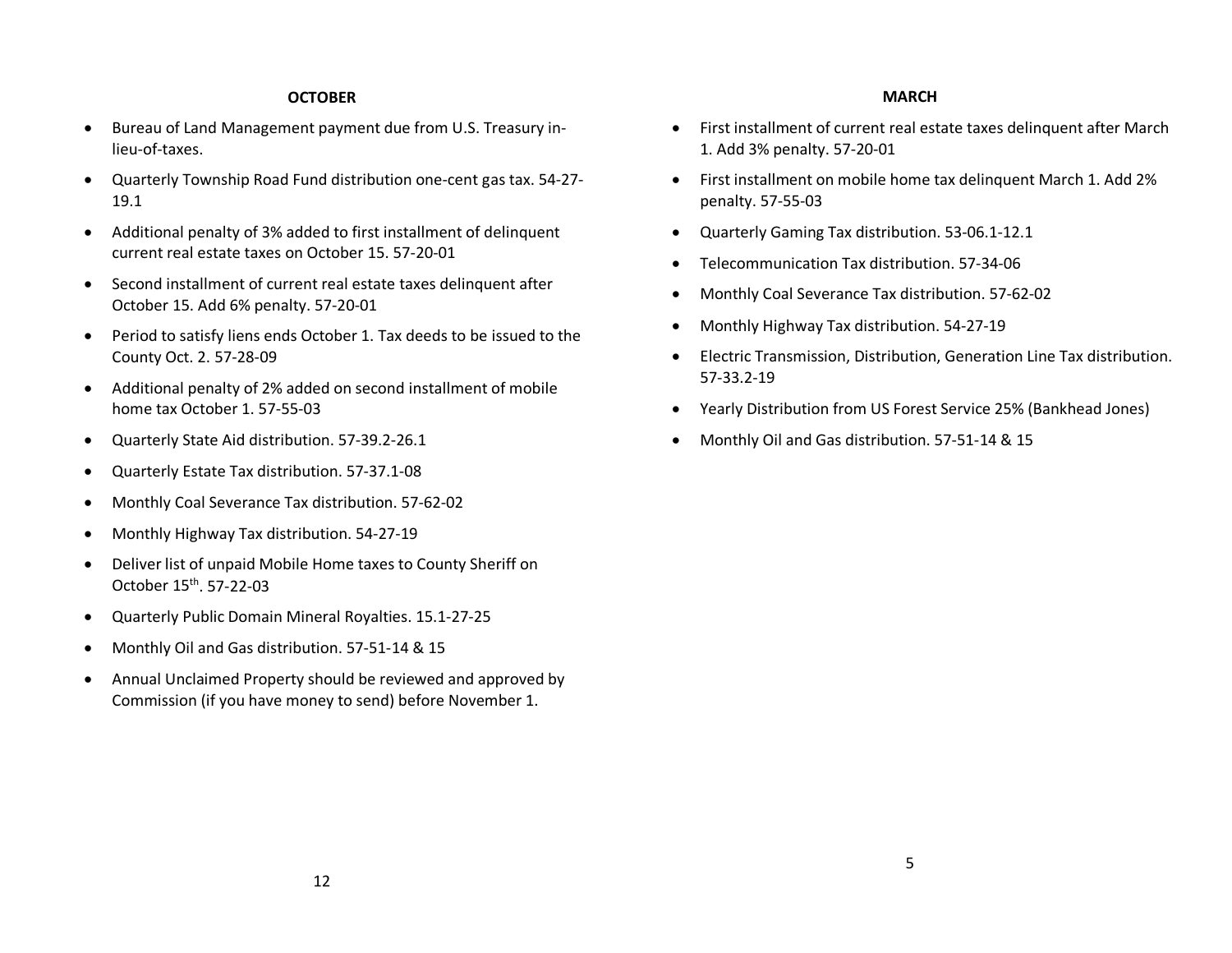#### **SEPTEMBER**

#### **APRIL**

- Receive low rent housing monies in-lieu-of-taxes.
- Additional penalty of 2% added on first installment of mobile home tax April 1. 57-55-03
- Quarterly Township Road Fund distribution one-cent gas tax. 54-27- 19.1
- Quarterly State Aid distribution. 57-39.2-26.1
- Quarterly Estate Tax distribution. 57-37.1-08
- Monthly Coal Severance Tax distribution. 57-62-02
- Monthly Highway Tax distribution. 54-27-19
- Yearly monies levied from State Game and Fish Dept.
- Quarterly Public Domain Mineral Royalties. 15.1-27-25
- Monthly Oil and Gas distribution. 57-51-14 & 15
- Mail courtesy notices about all real estate taxes owed. Show penalty and interest due on or before Oct. 15<sup>th</sup>.
- Additional penalty of 2% added on second installment of mobile home taxes September 1. 57-55-03
- Mineral Royalty Revenue. 15-40.1-13
- Quarterly Gaming Tax distribution. 53-06.1-12.1
- Monthly Coal Severance Tax distribution. 57-62-02
- Monthly Highway Tax distribution. 54-27-19
- Send or receive escrow companies listings for verification
- Shall mail notices to Mobile Home owners on or before September 15<sup>th</sup> stating unpaid taxes will be turned over to the County Sheriff on October 15<sup>th</sup>. 57-22-02
- Monthly Oil and Gas distribution. 57-51-14 & 15
- Begin preparing Annual Unclaimed Property Report for submission to Commission in October.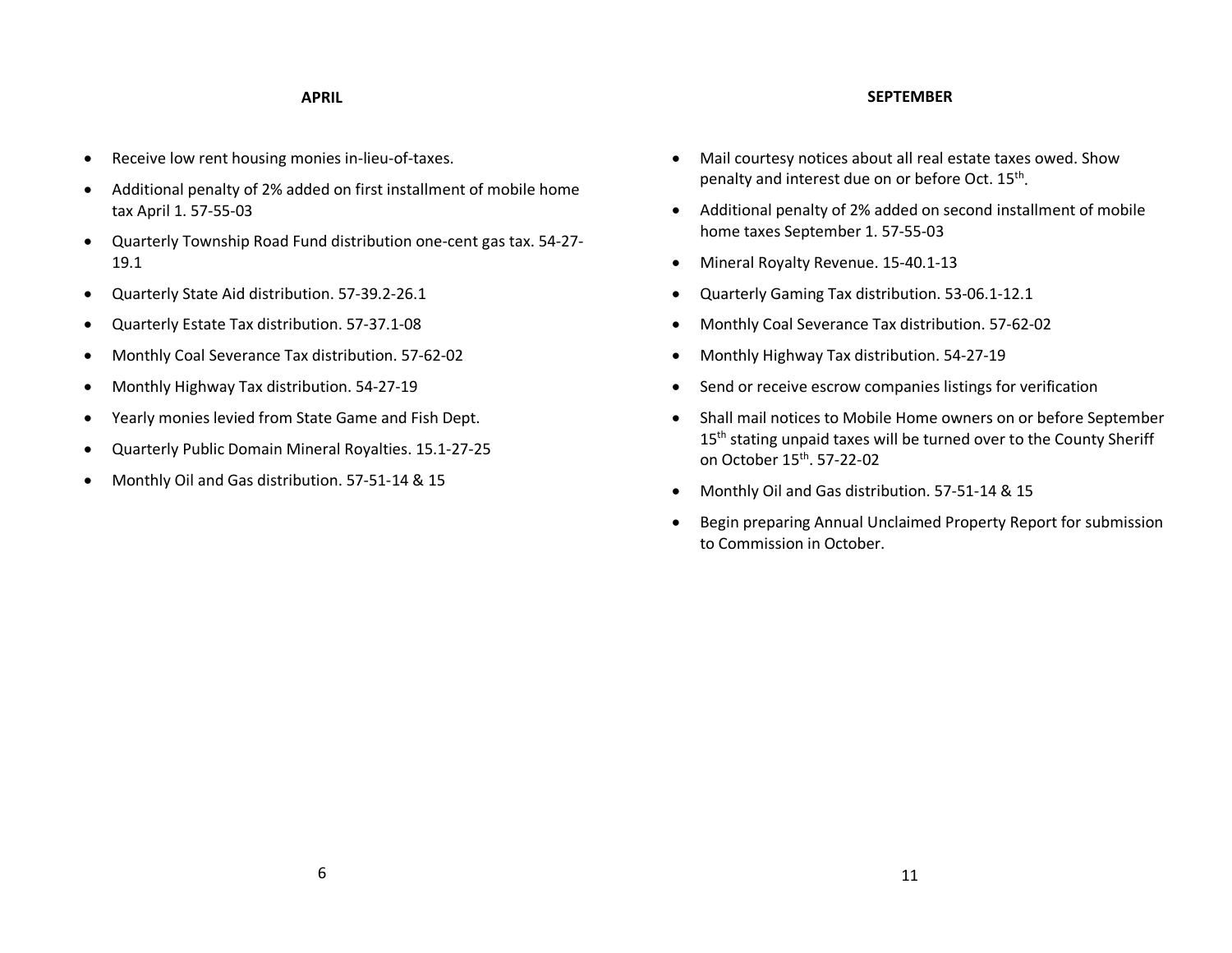### **AUGUST**

• Clean vault and destroy records using Records Retention Manual.

<http://www.nd.gov/itd/files/retention/899/899-3/899013descriptions.pdf>

- Additional penalty of 2% added on second installment of mobile home taxes August 1. 57-55-03
- Quarterly Coal Conversion Tax distribution. 57-60-14
- Monthly Coal Severance Tax distribution. 57-62-02
- Monthly Highway Tax distribution. 54-27-19
- Monthly Oil and Gas distribution. 57-51-14 & 15
- Must mail Estimated Tax Notice with budget hearing dates by August 31st. 57-15-02.2
- Additional penalty of 3% added on first installment of current real estate taxes May 1. 57-20-01
- Additional penalty of 2% added on first installment of mobile home tax May 1. 57-55-03
- Quarterly Coal Conversion Tax distribution. 57-60-14
- Monthly Coal Severance Tax distribution. 57-62-02
- Monthly Highway Tax distribution. 54-27-19
- \$50 foreclosure fee added per parcel to third year delinquent. 57- 28-04.5
- Monthly Oil and Gas distribution. 57-51-14 & 15
- Prepare budgets.